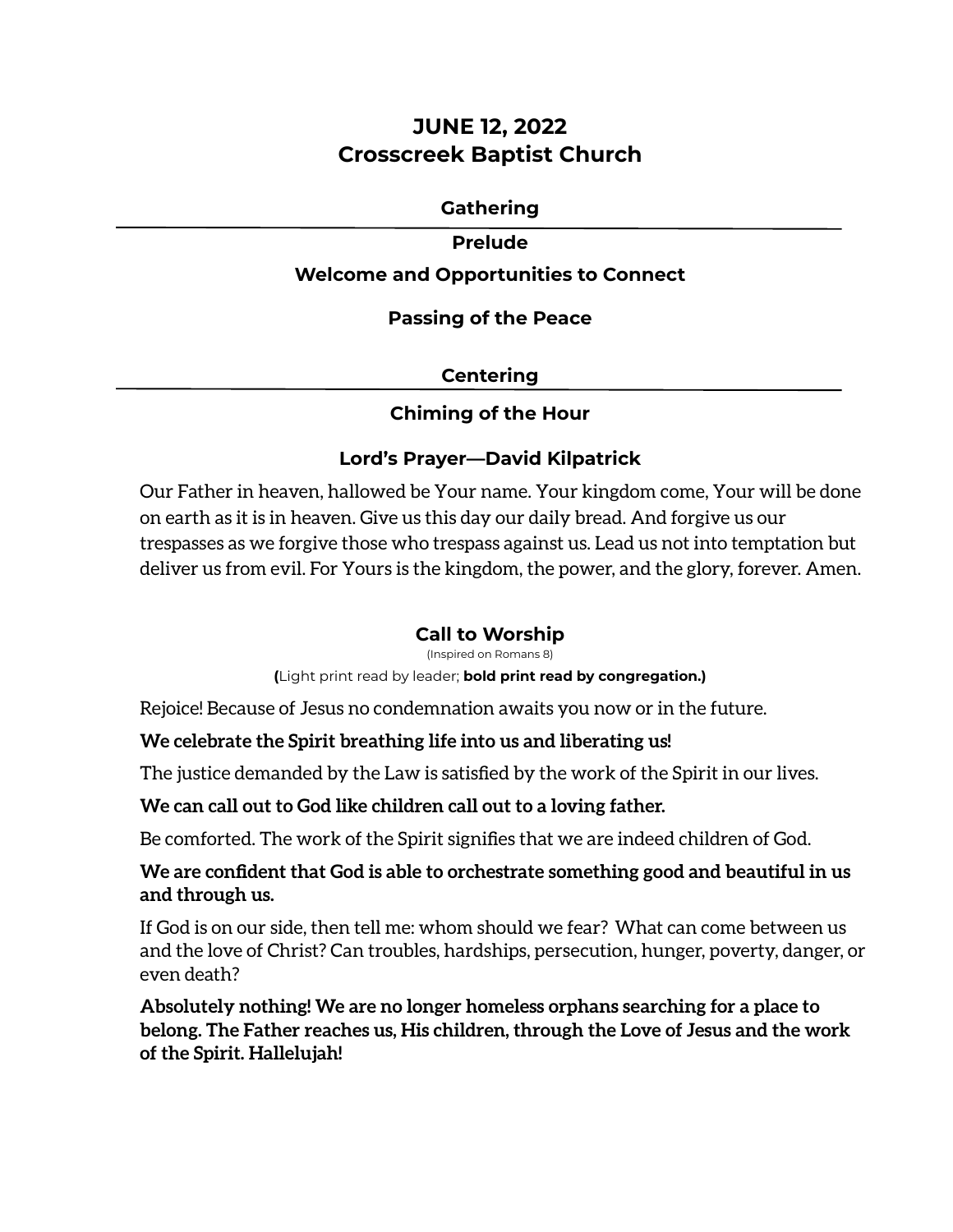## **Hymn of Praise: 172—Hosanna, Loud Hosanna (vs. 1-3)**

## **A Reading from the Gospels: Matthew 19:13-15—Quinn Hudson**

Then children were being brought to him in order that he might lay his hands on them and pray. The disciples spoke sternly to those who brought them, but Jesus said, "Let the children come to me, and do not stop them, for it is to such as these that the kingdom of heaven belongs." And he laid his hands on them and went on his way.

> This is the word of the Lord… **Thanks be to God.**

## **A Moment for Children—Amy Oliver**

## **A Time of Reflection**

*"Children see magic because they look for it" ~*Christopher Moore

### **Pastoral Prayer**

### **Invitation to Generosity**

(Offertory by Kaye Slanker)

## **Worship in Song: For Everyone Born—Amber Ford**

## **A Reading from the Old Testament: Isaiah 11:1-6—Noel Franklin**

A shoot shall come out from the stump of Jesse, and a branch shall grow out of his roots.

The spirit of the Lord shall rest on him, the spirit of wisdom and understanding,

the spirit of counsel and might, the spirit of knowledge and the fear of the Lord.

His delight shall be in the fear of the Lord.

He shall not judge by what his eyes see or decide by what his ears hear,

but with righteousness he shall judge for the poor and decide with equity for the oppressed of the earth;

he shall strike the earth with the rod of his mouth, and with the breath of his lips he shall kill the wicked.

Righteousness shall be the belt around his waist and faithfulness the belt around his loins.

The wolf shall live with the lamb; the leopard shall lie down with the kid; the calf and the lion will feed together,

and a little child shall lead them.

This is the word of the Lord… **Thanks be to God.**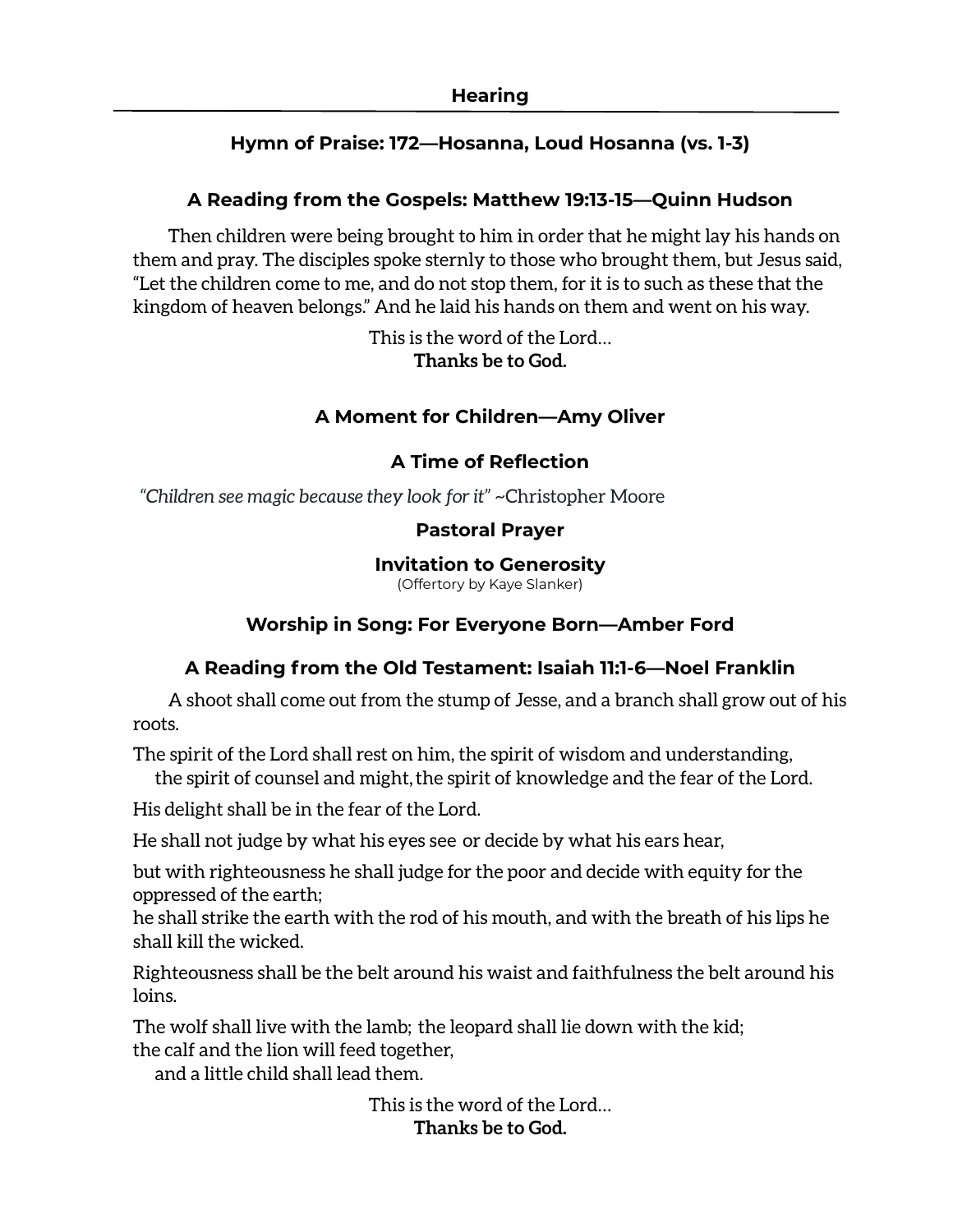## **Hymn of Devotion: Who is Greatest in the Kingdom?**

(Words by Carolyn Winfrey Gillette; Tune: NETTLETON— "Come, Thou Fount of Every Blessing")

"Who is greatest in the kingdom? Who among us is the best?" The disciples were debating: "In God's reign, who will be blest?" Jesus, had those twelve forgotten? Faithful living has a cost, And to journey where you'd lead them, they would journey to the cross.

"Who is greatest in the kingdom? Who will take the throne and reign?" Christ, you put a child among them, and you told them once again: "If you give a child a welcome, then you also welcome me." Faithful service, not ambition, builds up God's community.

# **Video: Suffering Children**

## **Sermon—Brandon Hudson "Kingdom Values: The Worth of Children"**

## **Responding**

# **Silence and Meditation**

*"If the day ever came when we were able to accept ourselves and our children exactly as we and they are, then, I believe, we would have come very close to an ultimate understanding of what 'good' parenting means." ~* Fred Rogers

## **Hymn of Response: 532—Hands of Blessing (vs. 1, 3)**

## **Benediction and Blessing**

## **Hymn of Parting: An Old Irish Blessing**

May the road rise to meet you, May the wind blow at your back, May the sun shine warmly on your face, May the rain fall softly on your field; And until we meet again, until we meet again, May God hold you in the palm of his hand. Amen.

## **Postlude**